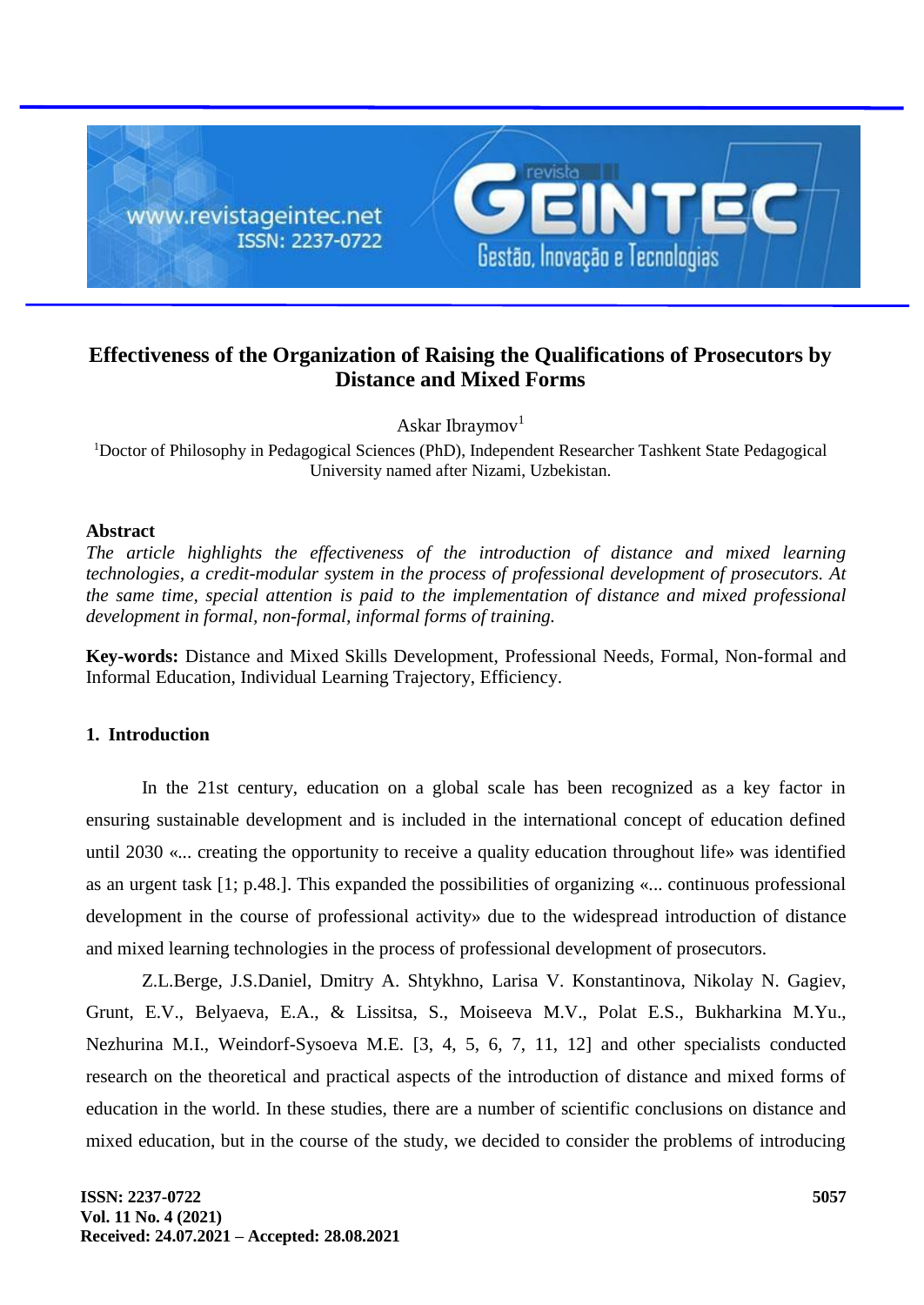distance and mixed forms of education in the process of improving the skills of prosecutors at the Academy of the Prosecutor General's Office of the Republic of Uzbekistan.

In the Republic of Uzbekistan, in 2018, the procedure for professional development of employees of the prosecutor's office is established at least once every three years, and the total amount of training programs will be 144 hours [2]. It can be seen from this that if employees of the prosecutor's office can work for an average of 35-40 years during their entire professional activity, then each employee will be able to pass qualification courses only 11-13 times during their professional activity. But today, no matter how well the advanced training courses conducted with such frequency are organized, the issue of ensuring that the knowledge and skills of each employee correspond to the time remains problematic. This problematic issue has shown the need to revise the existing forms of professional development, existing training models, as a result of the widespread growth of coronavirus infection worldwide (COVID-19) in 2020-2021, the transition to the extensive use of distance and mixed learning technologies in the process of professional development [6, 7, 10].

This, in turn, led to the need to develop distance learning models aimed at reducing the frequency of professional development, expanding coverage, ensuring the availability of training programs and forms of professional development, ensuring continuous professional development throughout professional activity.

# **2. Material and Methods**

The author of the article conducted a study on reducing the frequency of professional development through the introduction of distance and mixed forms of training in the process of professional development of employees of the prosecutor's office, forms of professional development and ensuring the availability of training programs, developing solutions to problems such as continuous professional development [8, 9].

In the course of the study, the goals and objectives of introducing distance and blended learning into the process of improving the qualifications of prosecutors (in subsequent places listeners) were determined.

In particular, the purpose of distance and mixed qualifications is to convey to the audience the essence of news in the legislation that is not separated or partially separated from the main place of work during professional activity, to teach advanced achievements of prosecutorial and investigative activities, to improve the professional skills necessary for the activity, as well as to formulate skills to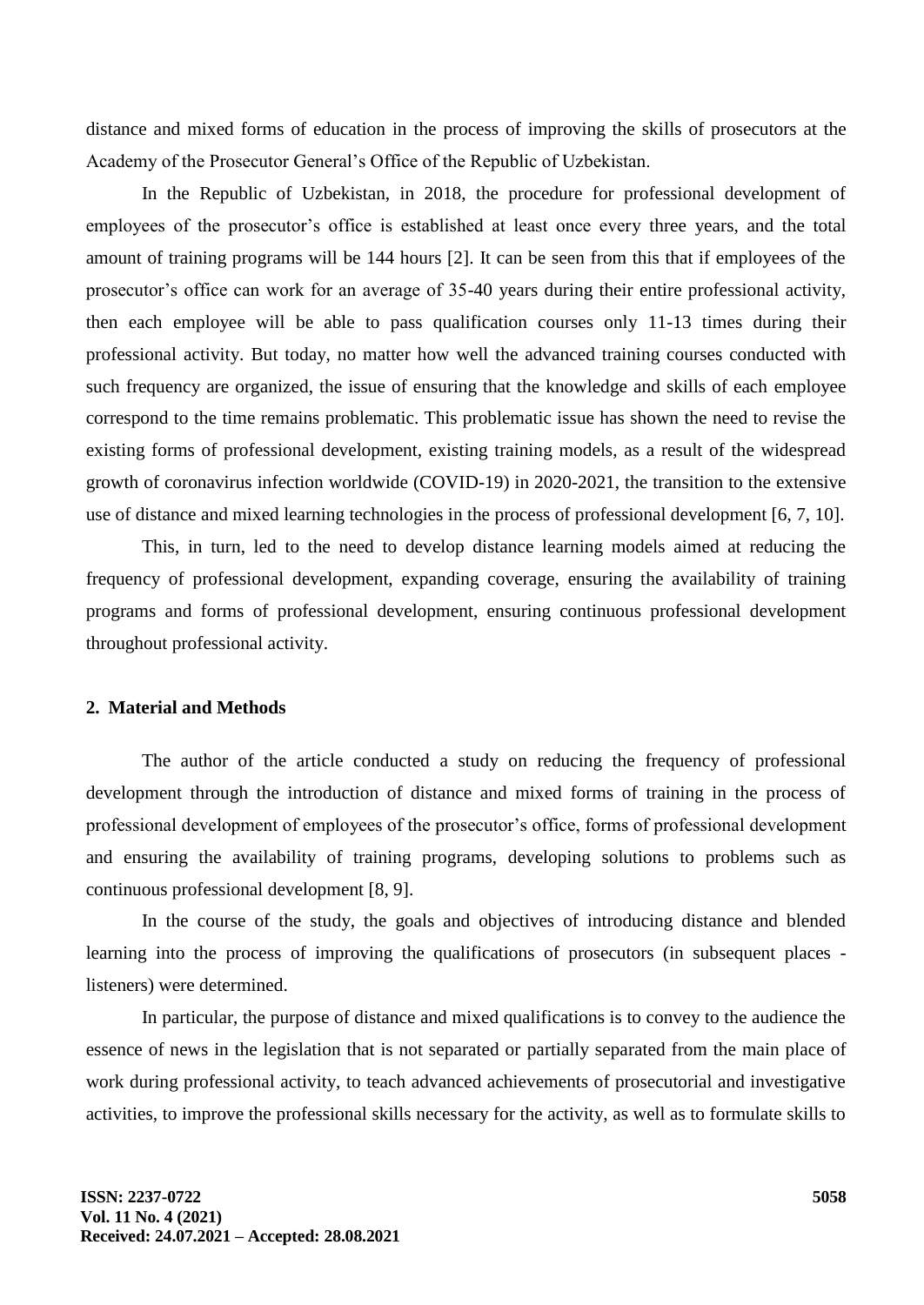eliminate systemic problems and eliminate shortcomings. The tasks of distance and mixed professional development were formulated as follows:

- Introduction of distance and mixed qualification forms based on a credit-modular system in compliance with the established frequency (once every three years) and the size of the training load (144 hours);
- Оrganization of «continuous professional development in the process of professional activity» by introducing digital technologies and modern information and communication technologies into the educational process and ensuring mutual integration of the educational process with practice;
- To create an opportunity for continuous improvement of professional skills and collecting the results of individual educational activities by independently selecting training modules and forms of professional development based on the professional needs of the audience;
- To create an opportunity for the audience to demonstrate and promote their knowledge, skills and achievements in this field, as well as to assist their experience and encourage their activities;
- To improve the quality of training and create an opportunity for the audience to independently choose teachers within the modules in order to formulate competition between teachers.

The researcher also clarified the definition of distance and mixed forms of professional development as follows:

Distance learning courses – are courses conducted in a digital learning environment based on distance learning in real time in synchronous mode and self-development of electronic learning resources in asynchronous mode, without leaving the main place of work of listeners;

Mixed training courses – the main part of the audience courses based on the mutual integration of distance and traditional forms of professional development, with partial separation from the workplace; contact-session classes are directions, coordination classes, where listeners take mixed training courses organized at the Academy of the Prosecutor General's Office, partially separated from their main place of work.

In accordance with the definitions of these goals and objectives, as well as the forms of professional development, a model of organizing professional development of employees of the prosecutor's office in distance and mixed forms has been developed. In particular, distance and mixed qualifications were introduced on the basis of a credit-modular system in compliance with the established frequency (at least once every three years) and the size of the training load (144 hours).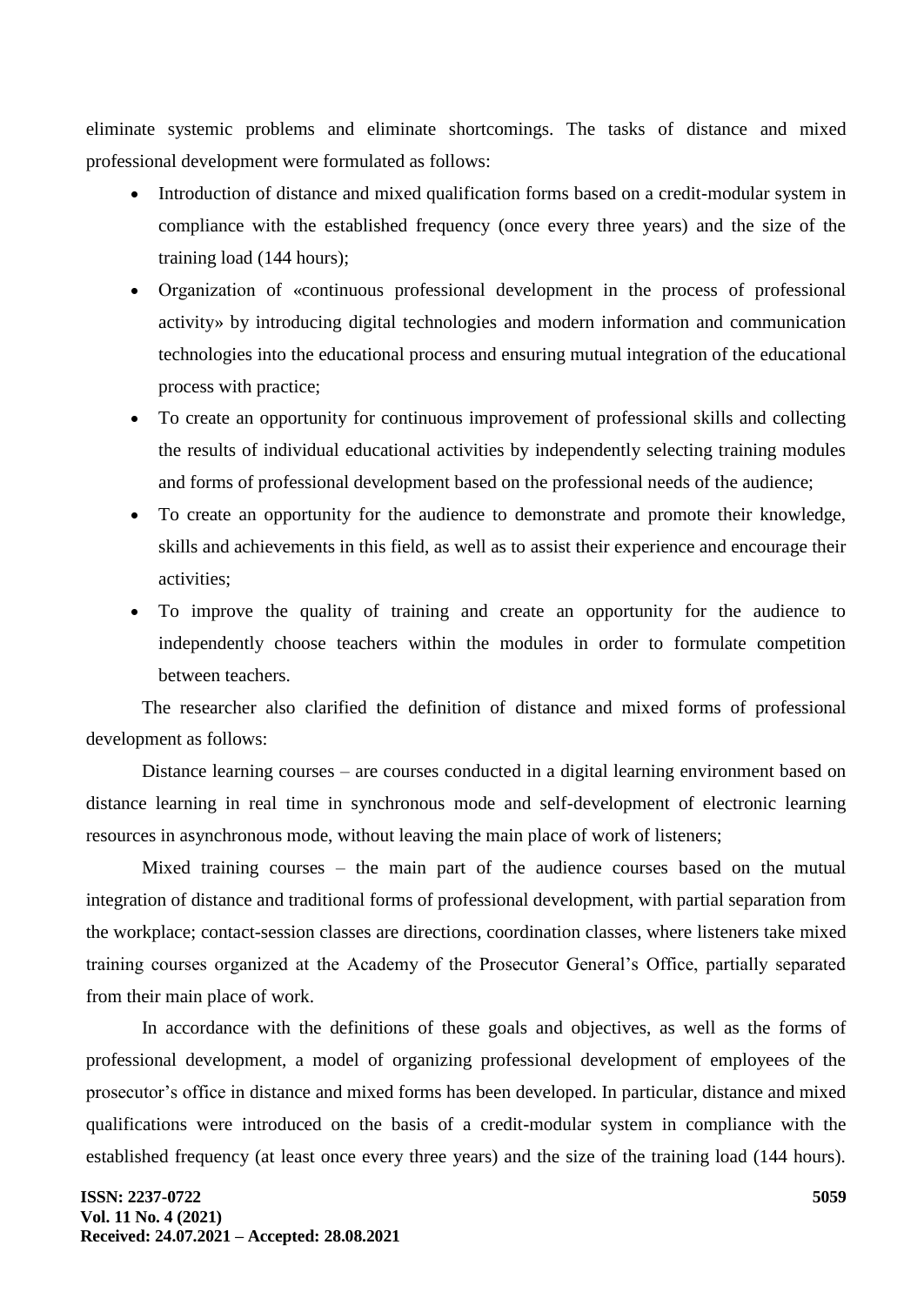On the basis of this system, it is envisaged that listeners will regularly master the training modules and accumulate a training load of  $144$  hours  $(36+36+36+36=144)$  for three years. At the same time, 36 academic hours of the academic load will be equal to 1 credit (36 hours, 25 percent of the total academic load). Then the listener will need to collect at least 4 credits over three years to accumulate a 144-hour academic load (100 percent of the total academic load).

On the basis of these concessional conditions, distance and mixed qualifications are arranged in the following order in the form of full-time and short-term courses in which the audience is absent or partially separated from the main place of work. («а», «б», «в» points are formal, «г» point is nonformal, «д» point is informal qualification).

#### **a) Distance Learning Courses**

36-hour distance learning courses in the form of  $\ll 1 + 0$  (25% of the total workload);

72-hour distance courses in the form of  $\alpha$ 2 + 0» (50% of the total workload);

108-hour distance courses in the form of  $\langle 3 + 0 \rangle$  (75% of the total workload);

144-hour distance courses in the form of  $\alpha$ 4 + 0» (100% of the total workload).

#### **b) Mixed Training Courses**

36 hours of distance learning  $\ll 1 + 1$   $\approx$  (25% of the total load), 36 hours (25% of the total load) of training at the Academy;

72 hours (2% of the total load) in the form of distance learning  $\alpha$ 2 + 1», 36 hours (25% of the total load) of training at the Academy;

72 hours in the form of  $\ll 2 + 2$ » (50% of the total load) distance learning, 72 hours (50% of the total load) training at the Academy;

108 hours in the form of distance learning  $\ll 3 + 1$  (75% of the total load), 36 hours (25% of the total load) of advanced training at the Academy.

#### **c) The Following Short-term Courses are Equated to Qualification Courses**

Targeted courses – are organized on the implementation of changes to the legislation and existing regulatory legal acts related to the activities of the prosecutor's office, and the formation of practical skills of employees in new areas of activity;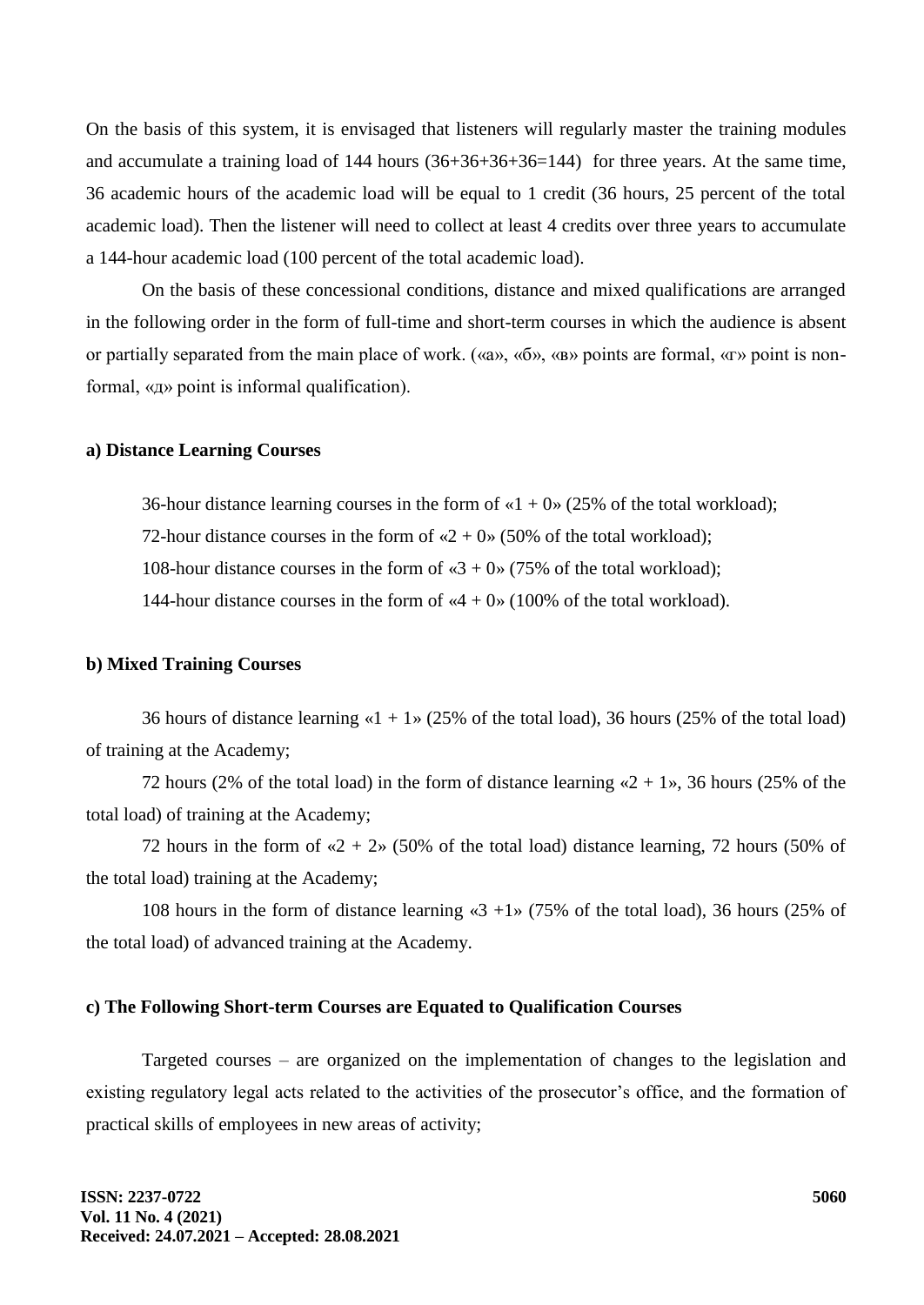Problem courses are organized to identify and eliminate existing systemic problems and shortcomings in the activities of the prosecutor's office, as well as law enforcement practice;

Author's courses are organized for the purpose of performing fundamental, applied, innovative and other scientific research conducted on scientific and methodological support for the activities of the prosecutor's office, developed author's scientific conclusions and recommendations for improving legislation;

In-depth training courses on a specific topic are organized with the aim of developing in-depth knowledge and skills within a specific topic, depending on the nature of the prosecutor's office and the needs and suggestions of the audience.

# **d) Public Open Online Courses**

Distance and mixed learning can be conducted in the form of mass open online courses with the participation of qualified teachers and other professionals in this field, or by independently developing e-learning resources by listeners without the participation of a teacher. Public open online courses are organized through announcements on the official website of the Academy, pages in social networks and other means of information and communication technologies.

### **e) Informal Qualification Improvement**

Distance and mixed qualification courses, as well as information on specific goals for listeners on a regular basis, can be carried out in an informative form through the academic portal of the Academy, the official website, messengers, pages in social networks. It is envisaged that the development of information skills will be carried out by conducting short news, problematic situations and their solutions, questions and answers, as well as various tests, which can be mastered in a few minutes.

It was determined that the training process on the forms of «distance» (a), «mixed» (b) of this qualification improvement will be organized on the basis of a block-modular training plan. The training plan is mandatory and the choice (elective) takes the modules on its own. Mandatory modules are required to be mastered by all listeners, it covers 25 percent (36 hours) of the total 144 hours of training load, elective modules are based on the professional needs of the audience and cover 75 percent (108 hours) of the total hours of training load.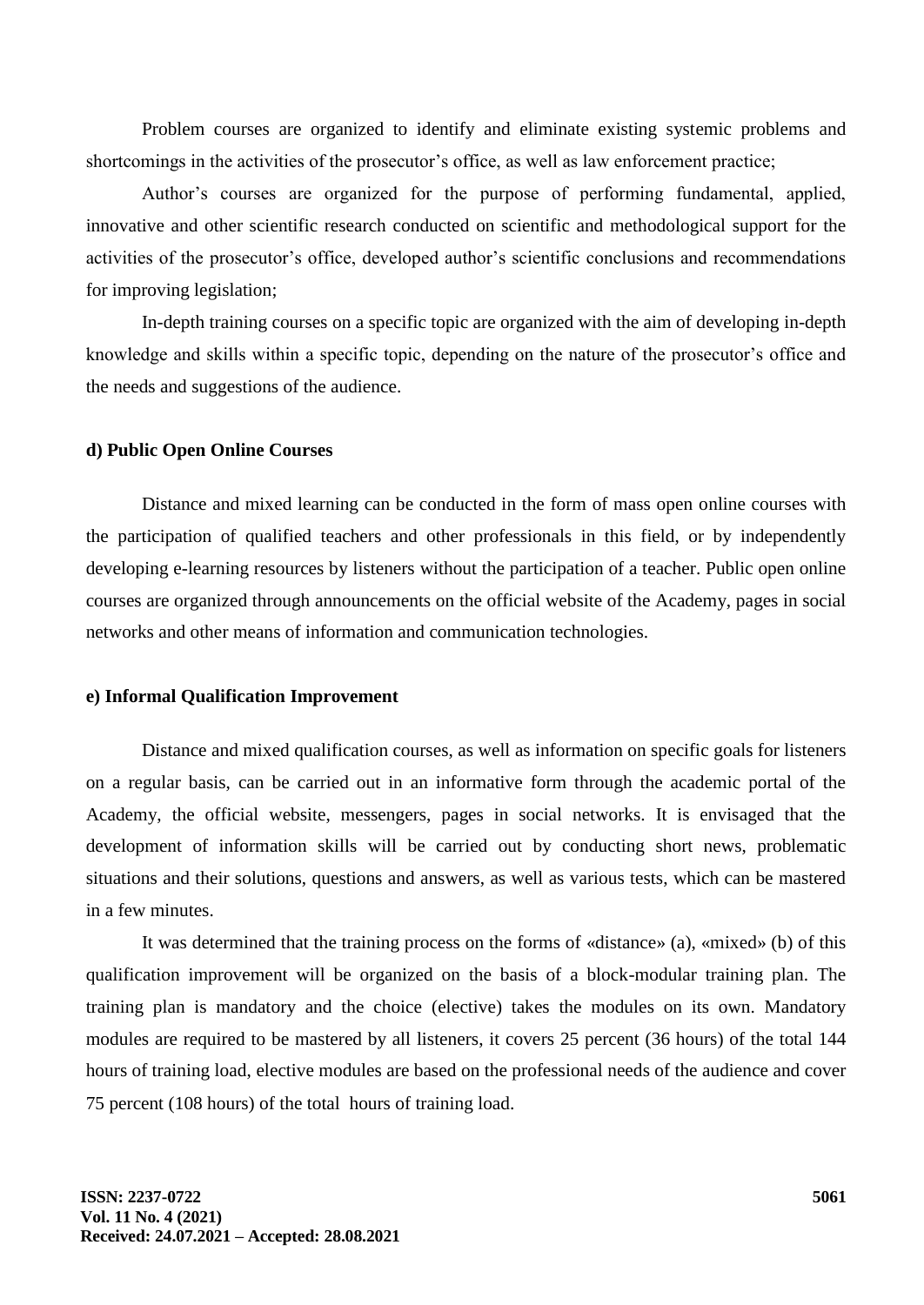On the basis of these curricula, training tables of distance and mixed qualification courses are formed. Classes are held in synchronous, asynchronous mode and in contact-session forms of training. Simultaneous, asynchronous training and intermediate control work are planned for 2 hours a day, as well as 6-8 hours a day of contact-session training.

Simultaneous classes are conducted by the tutor in real time through online means of communication (chat, webinar or others), which are defined in the schedule of training sessions in which listeners take part directly. In the course of the study, criteria were developed for assessing the level of activity of the audience during synchronous training, which, in turn, serves to increase the motivation of the audience. For example, those who take an active part in the synchronous learning process and show that they have sufficient knowledge and skills in their field will receive special bonus points, and this will be taken into account in the final exam.

In asynchronous learning, listeners independently master the main and additional training materials posted on the training portal, and perform ongoing control work to verify their knowledge on the topics. In the course of the research, the minimum requirements for the development of electronic educational resources in distance and mixed forms of professional development of employees of the prosecutor's office for asynchronous training, as well as their competencies, were developed and put into practice.

Part of the mixed qualification courses is organized as a contact-session training at the Academy of the Prosecutor General's office. These classes are conducted in the form of practical classes in specially equipped rooms of the Academy (conducting imitation court sessions, the crimeanistics policeman, the use of electronic arrow shooting, modeling and simulation in the Center for situational and simulated training, etc.). Mixed qualification is also organized on the basis of a Dual form of Education. This implies that the listeners will acquire the necessary theoretical knowledge, skills and abilities in the Academy and apply them in practice in the workplace.

In the process of teaching, tutors widely use modern approaches and pedagogical technologies of teaching (synchronous open lesson, Flipped learning, etc.), which is due to the peculiarities of the activities of the prosecutor's office, the study group and the subject.

«Short-term training courses are equated to courses» (v) should be organized within the framework of the above-mentioned total 144-hour training load.

"Public online open courses" (g) can also be conducted informally, with or without the participation of qualified tutors and other professionals in the field, through the independent development of e-learning resources by listeners. Public online open courses are organized through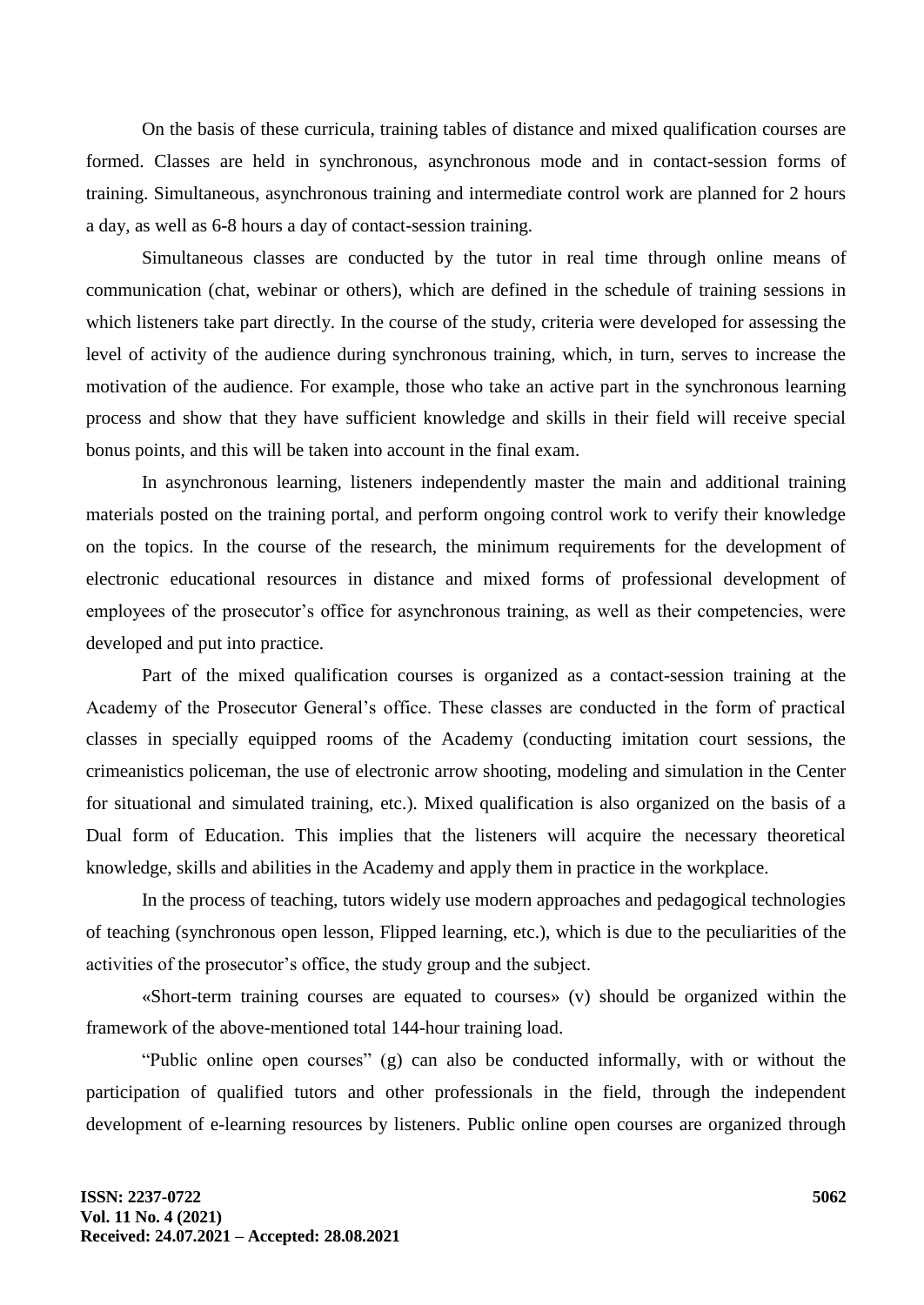announcements on the official website of the Academy, social media pages and other means of information and communication technologies.

«Informal professional development» (d) is carried out in the form of distance and mixed qualification courses, as well as in the form of short data and tests for listeners on a regular basis through the Academy's social media pages for a specific purpose.

In particular, during the research, the author developed and implemented the project «1 to 1, advanced training protocol» as an informal qualification improvement for listeners and teachers.

Within the framework of this project, it is assumed that listeners and teachers will be able to improve their skills by mastering such information as one question – one answer, one problem – one solution in a short period of time during their daily life at work or at their place of residence.



Informal qualification improvement provides an opportunity for the audience to quickly convey the essence and essence of the news in the Daily legislation, to train advanced achievements of the prosecutor-investigative activity, to develop skills to overcome systemic problems and shortcomings. The relevance of informal qualification improvement is based on the fact that in the XXI century information about the relevant field was greatly increased, it was not possible to assimilate it all in formal, non-formal forms. The organization of professional development in this form serves today, in the information age, for the acquisition of large-scale data and the introduction into practice in a timely manner.

### **3. Results**

The quality and effectiveness of distance and mixed professional development carried out in this formal, non-formal, informal form are regularly monitored and evaluated. The study of professional needs in the organization of professional development, planning, development of electronic educational resources, implementation in practice, evaluation cases are analyzed. Based on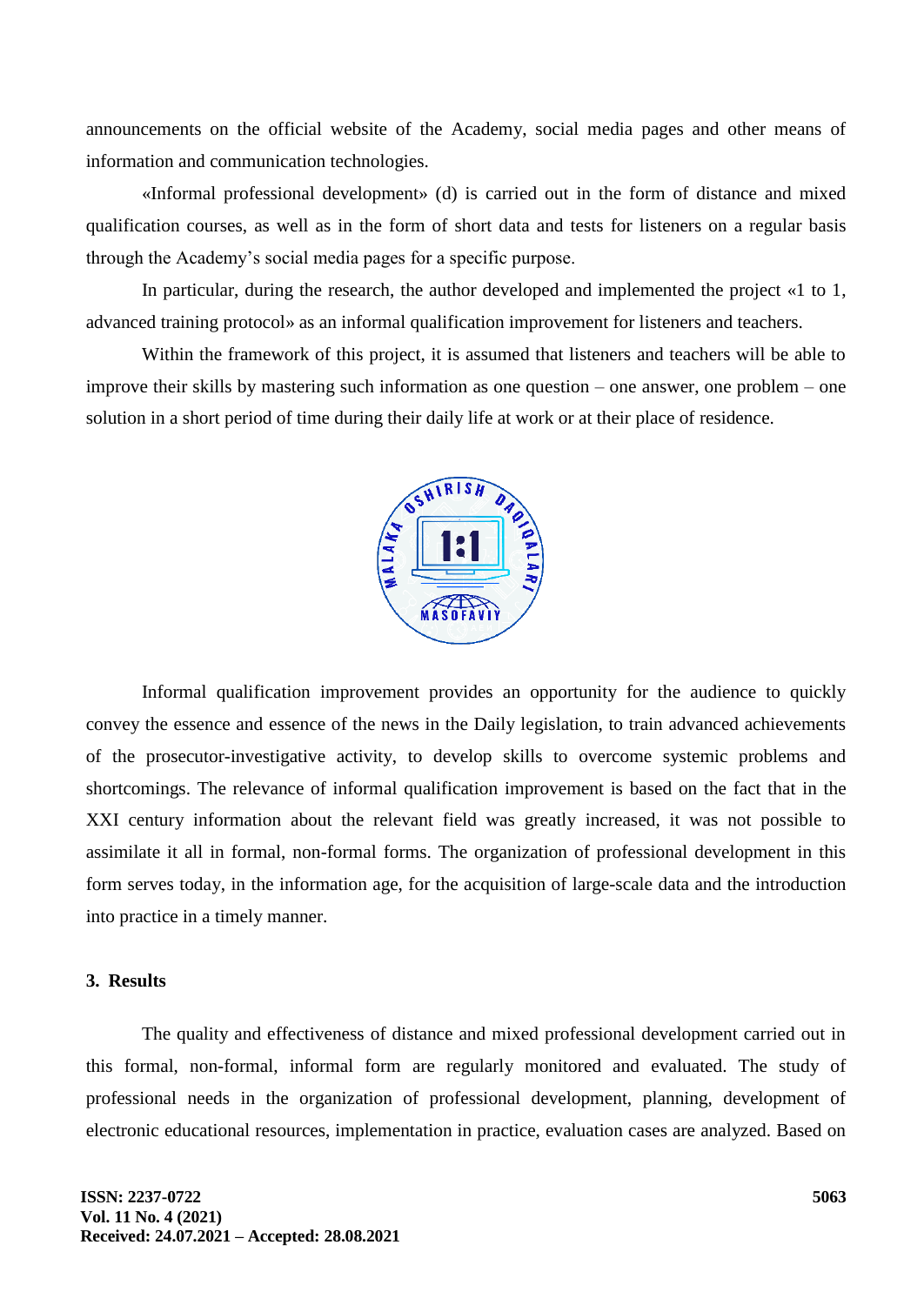the results of the evaluation, proposals and recommendations will be developed for the introduction of modern standards and best practices in order to improve the efficiency of the distance and mixed qualification process.

For example, A survey was conducted on the organization of distance and mixed qualification improvement in the form of short-term courses in compliance with the established periodicity (at least once in three years) and the size of the training load (144 hours). In particular, when the audience was asked which distance qualification forms $(1+0, 2+0, 3+0, 4+0)$  are convenient to improve qualification , it was answered as follows (picture 1).



Mixed qualification forms  $(1+1, 2+1, 2+2, 3+1)$  whatever question was asked for the convenience of qualification, the audience answered as follows (picture 2).



Picture 2- Results of the survey on mixed qualification forms

**ISSN: 2237-0722 Vol. 11 No. 4 (2021) Received: 24.07.2021 – Accepted: 28.08.2021**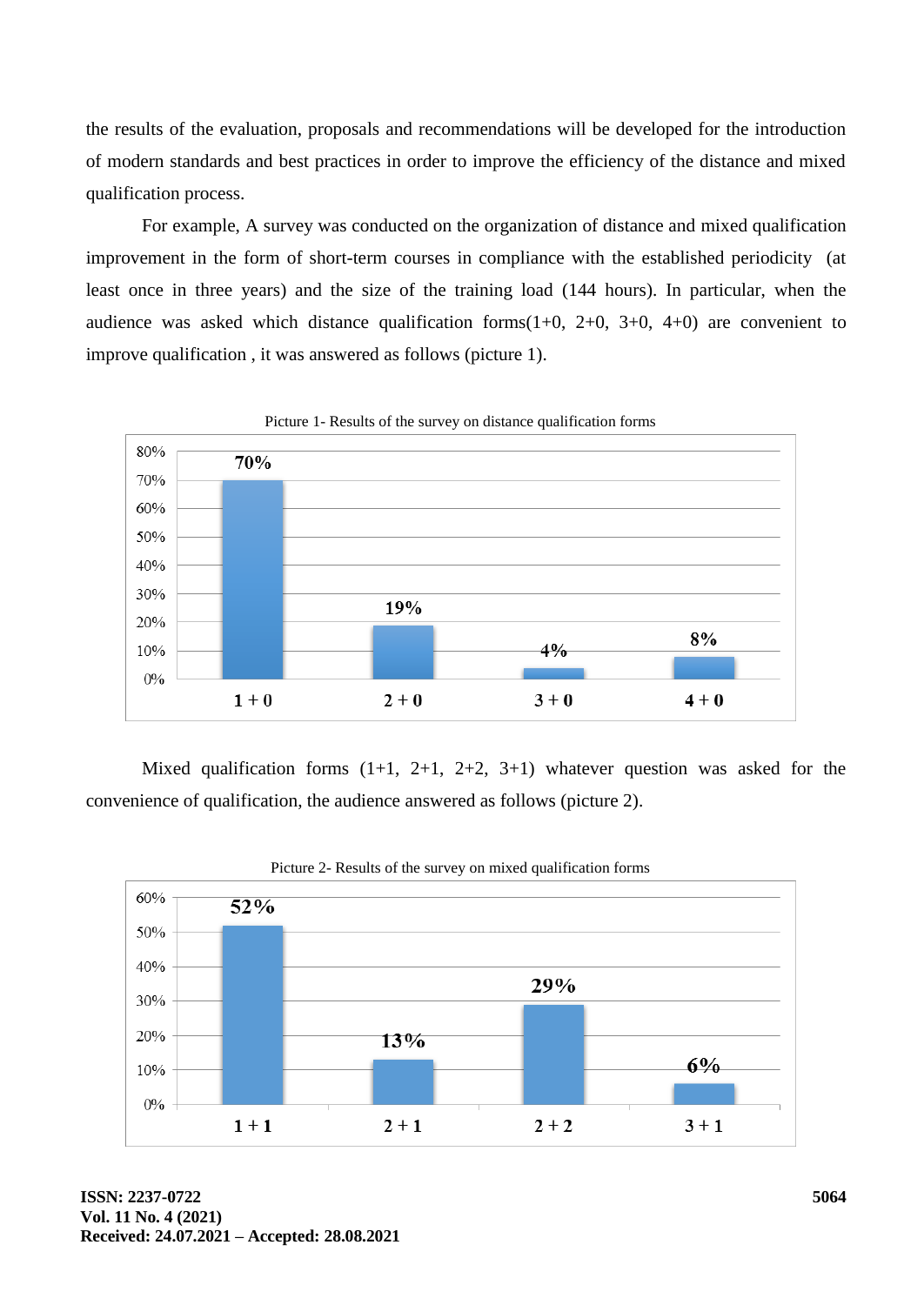It can be seen from this that the needs of the audience in choosing the forms of professional development are different. Therefore, in the process of research, it is important that the audience has the opportunity to independently choose the forms of professional development in accordance with their capabilities and conditions.

Also, in the process of mastering various problem situations, questions and answers given in the process of obtaining informative qualifications and performing short tests based on them, the level of activity of course participants has the following indicator (picture 3).



Picture 3 - Indicators of the level of activity of listeners when performing short tests in the process of informal learning

From this graph it can be seen that it is possible to see that the effectiveness of professional development in an informal form is quite high if you master such information as one question – one answer, one problem – one solution in the course of everyday life at the workplace or residence of the audience.

# **4. Discussion**

From the results of the research, it can be seen that the transfer of qualification courses from periodicity to continuity and consistency is of great importance, and the development of qualifications on the basis of individual training can serve the satisfaction of professional needs through the selection of educational programs and forms of professional development to the audience.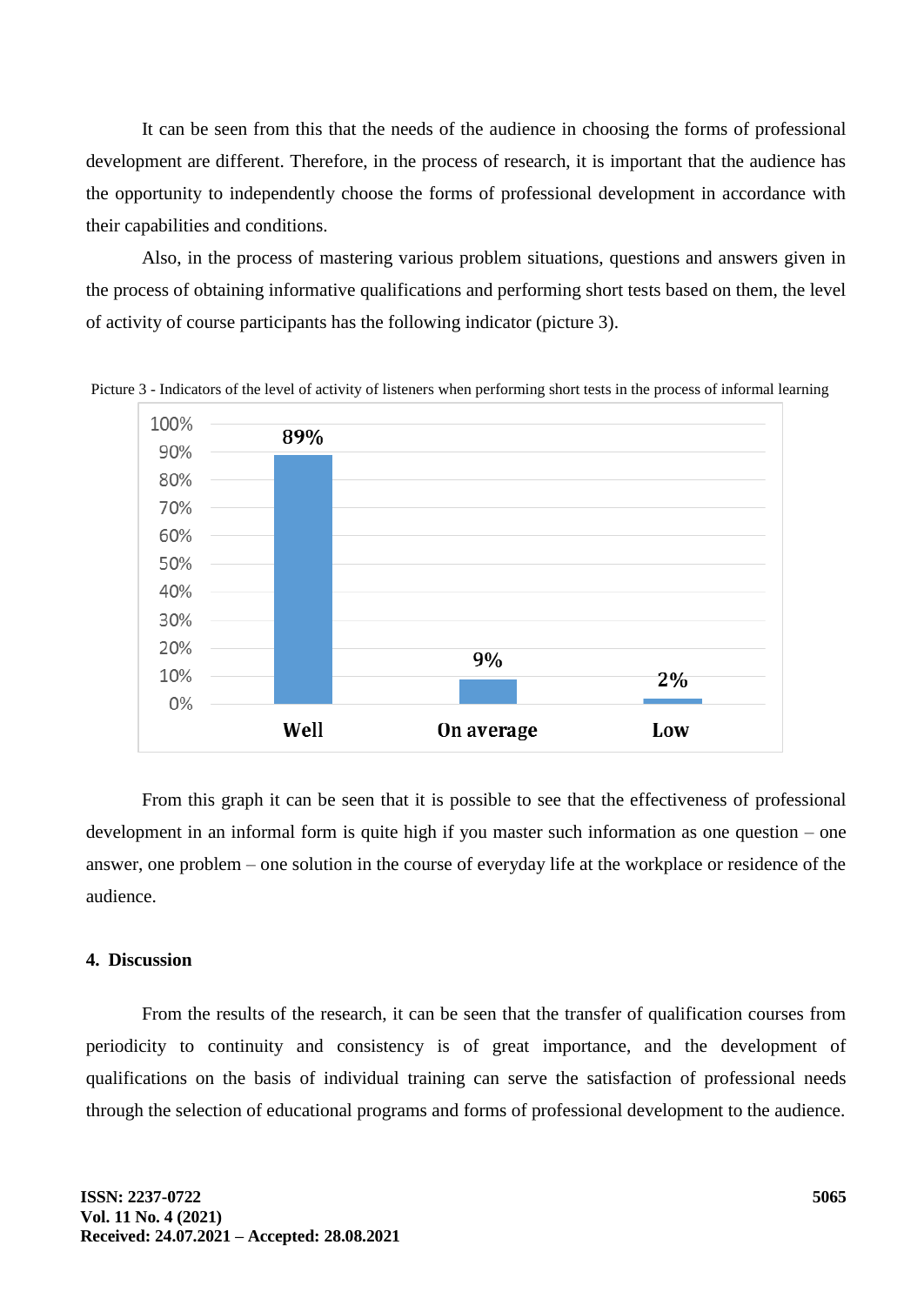### **5. Conclusion**

Thus, the following positive results can be achieved by introducing distance and mixed forms of training and credit-modular system into the process of professional development of employees of the prosecutor's bodies.

- To create the opportunity to independently select training programs aimed at satisfying professional needs and forms of professional development for the audience;
- Continuous professional development of the audience through the formation of individual educational activities throughout the entire professional activity;
- Ensuring continuity in the professional activities of the listeners by means of the implementation of the qualification improvement in connection with the practice, based on the characteristics of the sectoral activity of the prosecutor's bodies.

These serve, in turn, the development of the necessary knowledge, skills and abilities to carry out professional activities in the prosecutor's bodies, including analytical and creative thinking, workmanship, communicativity, professional communication skills and other aspects.

### **References**

Incheon declaration/Education 2030: Towards inclusive and equitable quality education ang lifelong learning for all (Word Education Forum, 19-22 may 2015, Incheon, Republic of Korea).

Decree of the President of the Republic of Uzbekistan dated May 8, 2018 No PF-5438 «On measures to radically improve the system of training, retraining and advanced training of prosecutors» // lex.uz

Berge Z.L. Review of research in distance education. Z.L.Berge. *American Journal of Distance Education.* 2001, 15(3), 5-19.

Daniel J.S. Distance learning: the vision and distance learning: the reality – what works, what travels? J.S.Daniel. Technology standards for global learning. – Salt Palase Convention Center, Salt Lake City, Utah, United States, April 26-28, 1998, 8 p.

*Distance learning.* E.S. Polat. - M .: Vlados. 1998 .- 192 p.

Dmitry A. Shtykhno, Larisa V. Konstantinova, Nikolay N. Gagiev/ Transition of Universities to Distance Mode During the Pandemic: Problems and Possible Risks. *Open education Т. 24*(5), 2020.

Grunt, E.V., Belyaeva, E.A., & Lissitsa, S. (2020). Distance education during the pandemic: new challenges to Russian higher education. *Perspektivy nauki i obrazovania – Perspectives of Science and Education, 47*(5), 45-58. doi: 10.32744/pse.2020.5.3

Ibraymov A.E. Didactic system of distance learning. Practical guide. Tashkent: "Lesson press", 2020, 112 pages.

Ibraymov AE. Pedagogical design of distance learning. Methodical manual. Tashkent: Lesson press. 2020. 108 pages.